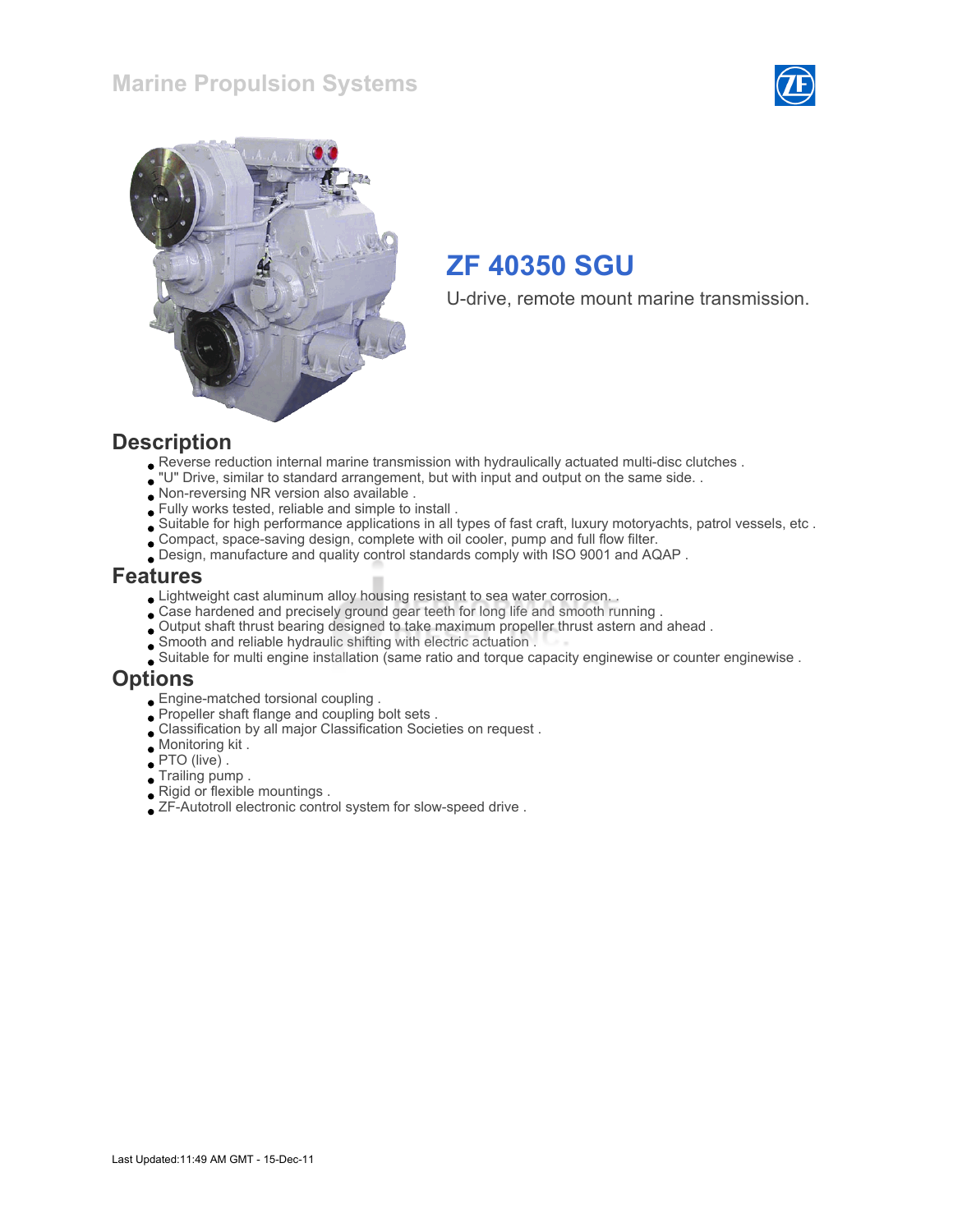Ratings

## Light Duty

| <b>RATIOS</b>                    | <b>MAX. TORQUE POWER/RPM</b> |                                                                                  |           |    | <b>INPUT POWER CAPACITY</b> |          |           |          |            |    | MAX.       |
|----------------------------------|------------------------------|----------------------------------------------------------------------------------|-----------|----|-----------------------------|----------|-----------|----------|------------|----|------------|
|                                  | Nm                           | ftlb                                                                             | <b>kW</b> | hp | <b>kW</b>                   | hp       | <b>kW</b> | hp       | <b>kW</b>  | hp | <b>RPM</b> |
|                                  |                              |                                                                                  |           |    |                             | 1000 rpm |           | 1200 rpm | $1360$ rpm |    |            |
| $  $ 1.800, 3.900                | 39137                        | 28866   4.0981 5.4957 4098   5496   4918   6595   5573   7474   1360             |           |    |                             |          |           |          |            |    |            |
| $\blacksquare$ 4.200<br>$\cdots$ |                              | 35409   26116   3.7077   4.9722   3708   4972   4449   5967   5043   6762   1360 |           |    |                             |          |           |          |            |    |            |

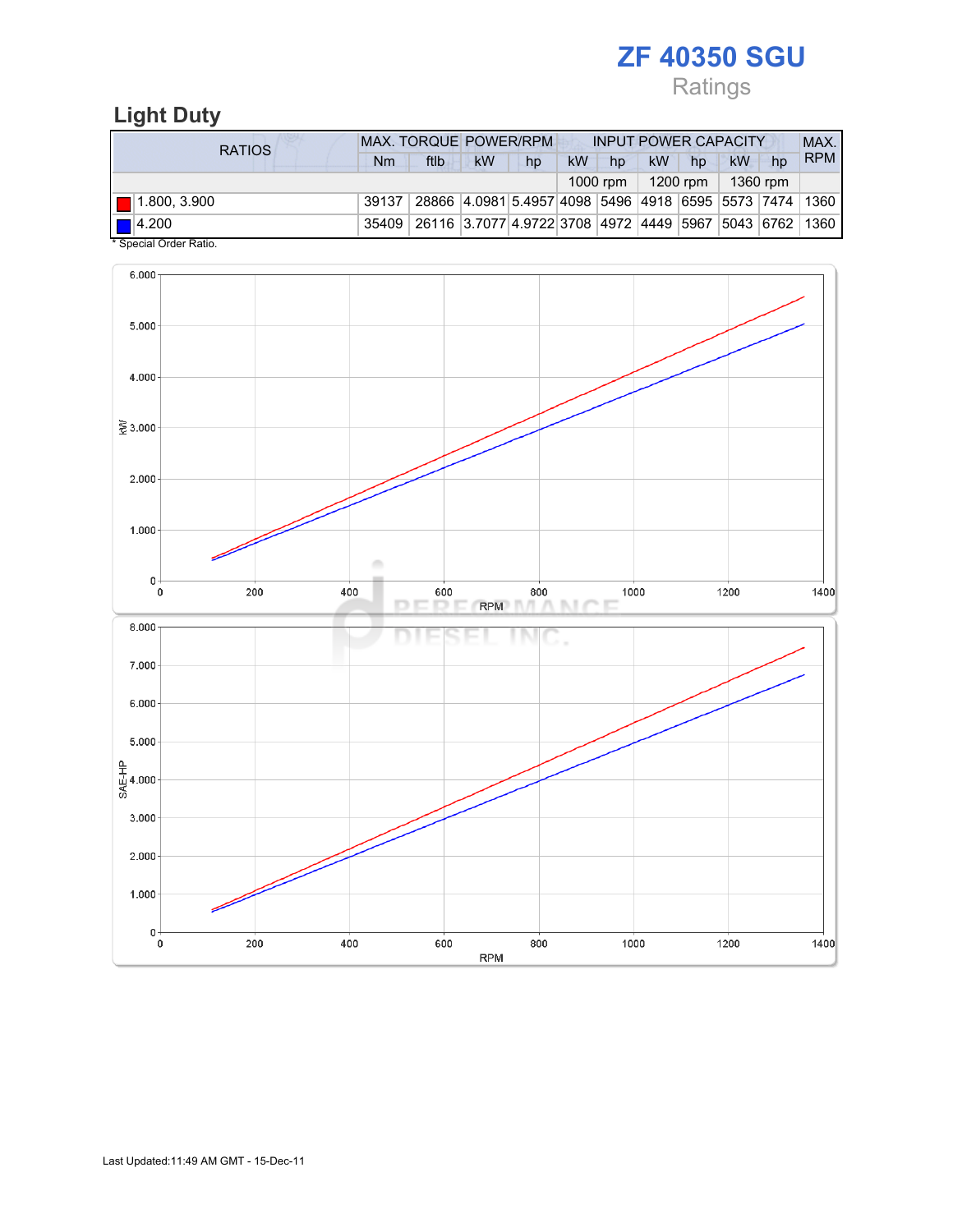Ratings

## Medium Duty

| RATIOS                                           | <b>MAX. TORQUE POWER/RPM</b>                                 |                                                                                  |           |    | <b>INPUT POWER CAPACITY</b> |         |    |                       |    |    | MAX.       |
|--------------------------------------------------|--------------------------------------------------------------|----------------------------------------------------------------------------------|-----------|----|-----------------------------|---------|----|-----------------------|----|----|------------|
|                                                  | Nm                                                           | ftlb                                                                             | <b>kW</b> | hp | <b>kW</b>                   | hp      | kW | hp                    | kW | hp | <b>RPM</b> |
|                                                  |                                                              |                                                                                  |           |    |                             | 900 rpm |    | $1100$ rpm   1330 rpm |    |    |            |
| $\blacksquare$ 1.800, 3.900                      | 33128 24434 3.4689 4.6519 3122 4187 3816 5117 4614 6187 1330 |                                                                                  |           |    |                             |         |    |                       |    |    |            |
| $\blacksquare$ 4.200<br>$\overline{\phantom{a}}$ |                                                              | 29972   22106   3.1384   4.2087   2825   3788   3452   4630   4174   5598   1330 |           |    |                             |         |    |                       |    |    |            |

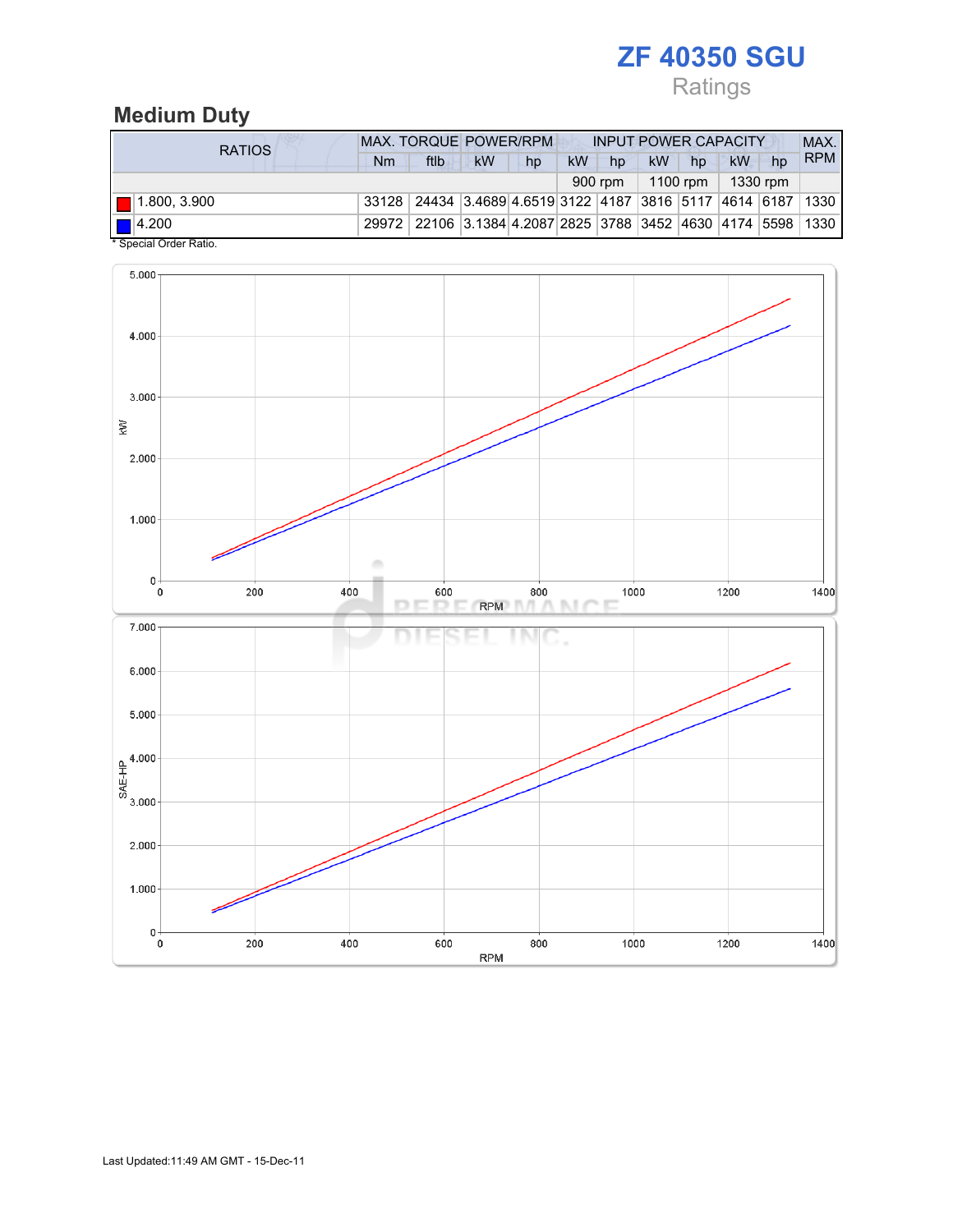## Ratings

### Continuous Duty

| <b>RATIOS</b>                    | <b>MAX. TORQUE POWER/RPM</b>                                                   |                                                                                |    |    |           | <b>INPUT POWER CAPACITY</b> |    |                       |    |    |            |
|----------------------------------|--------------------------------------------------------------------------------|--------------------------------------------------------------------------------|----|----|-----------|-----------------------------|----|-----------------------|----|----|------------|
|                                  | Nm                                                                             | ftlb                                                                           | kW | hp | <b>kW</b> | hp                          | kW | hp                    | kW | hp | <b>RPM</b> |
|                                  |                                                                                |                                                                                |    |    |           | 800 rpm                     |    | $1000$ rpm   1170 rpm |    |    |            |
| $\blacksquare$ 1.800, 3.900      |                                                                                | 26194   19320   2.7428 3.6782   2194   2943   2743   3678   3209   4303   1170 |    |    |           |                             |    |                       |    |    |            |
| $\blacksquare$ 4.200<br>$\cdots$ | 23698   17479   2.4815 3.3277   1985   2662   2481   3328   2903   3893   1170 |                                                                                |    |    |           |                             |    |                       |    |    |            |

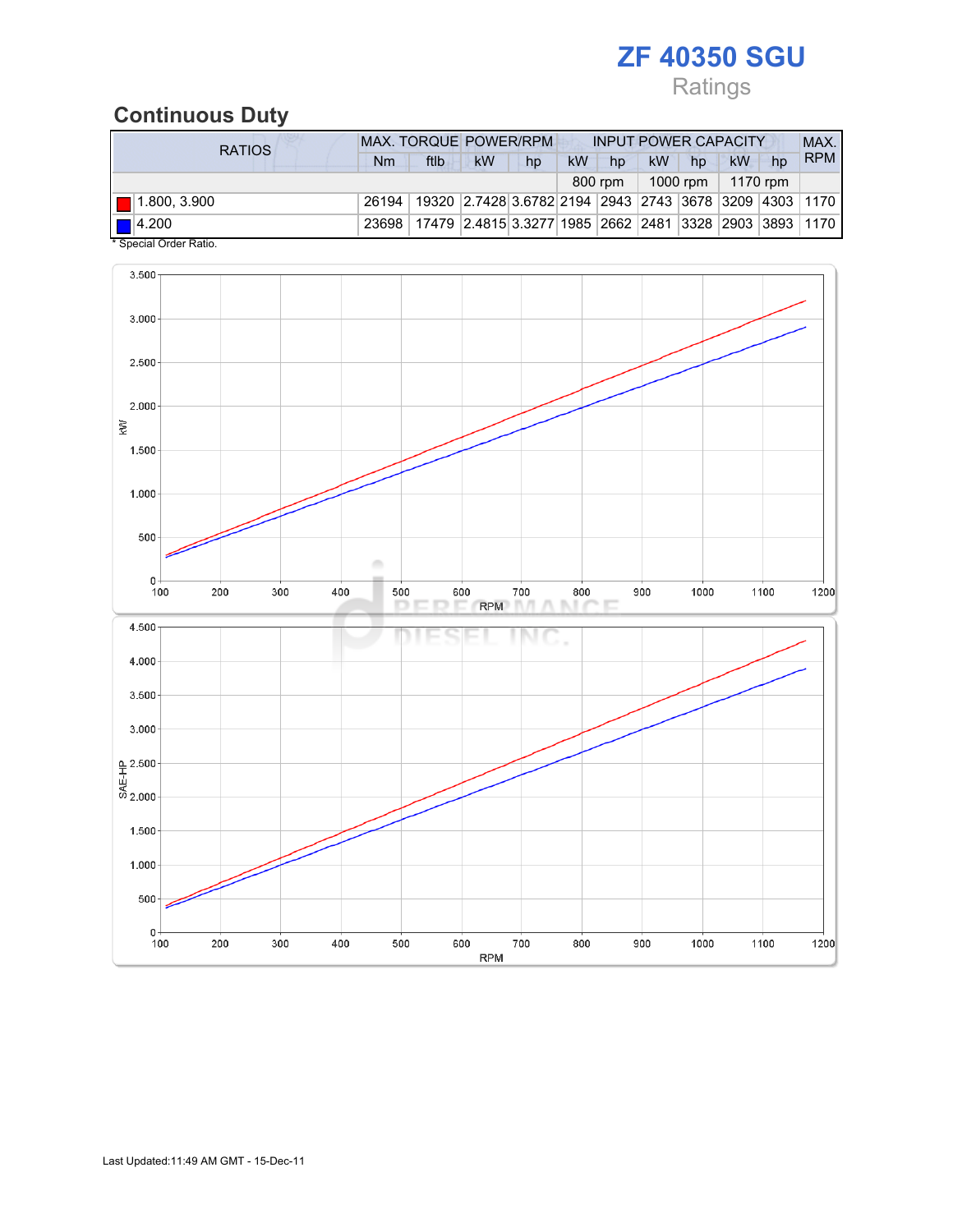



| mm (inches) |                |                |                |                |                            |            |                |  |
|-------------|----------------|----------------|----------------|----------------|----------------------------|------------|----------------|--|
| A           | B <sub>1</sub> | B <sub>2</sub> | H <sub>1</sub> | H <sub>2</sub> |                            | L1         | L <sub>2</sub> |  |
| ,096 (43.1) | 890 (35.1)     | 890 (35.1)     | 690 (27.2)     | 1,491 (58.7)   | 1,073(42.2)                | 200 (7.90) | 750 (29.5)     |  |
|             | Weight kg (lb) |                |                |                | Oil Capacity Litre (US qt) |            |                |  |
|             | 4,655 (10,241) |                |                |                | 200 (212)                  |            |                |  |

# Output Coupling Dimensions

|         |  |  |                |                                                         | <b>Bolt Holes</b> |       |              |  |  |
|---------|--|--|----------------|---------------------------------------------------------|-------------------|-------|--------------|--|--|
|         |  |  |                |                                                         | No.               |       | Diameter (E) |  |  |
| $mm$ in |  |  | mm in mm in mm |                                                         |                   | mm    |              |  |  |
|         |  |  |                | 550   21.7   492   19.4   437   17.2   50.0   1.97   24 |                   | -30.4 | 1.20         |  |  |